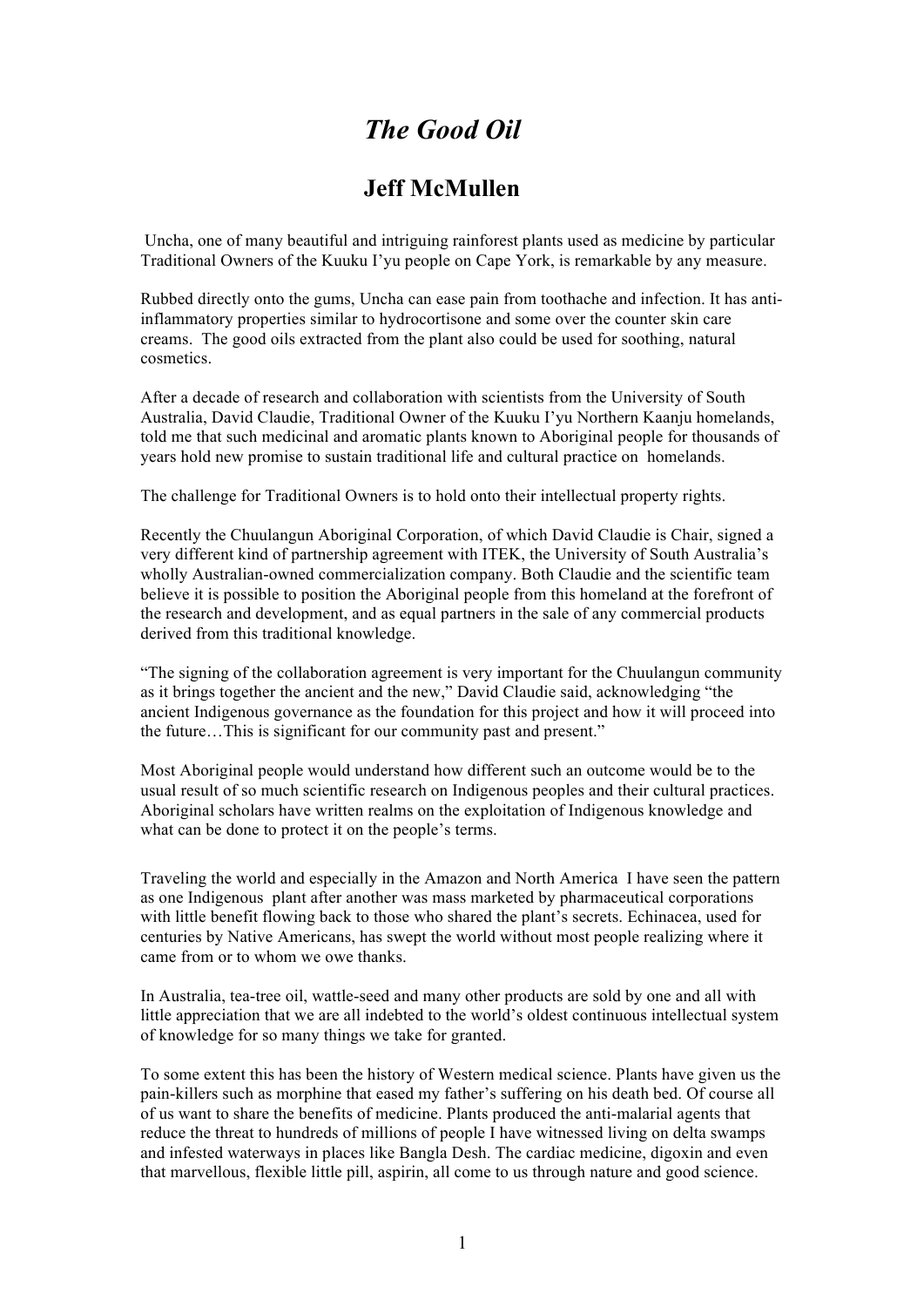The point Traditional Owners like David Claudie want to stress is that Indigenous societies have the right to direct the development of scientific discoveries that they have always managed under their own form of Intellectual Property Rights and with their own expression of ethical guidelines.

The United Nations Declaration on the Rights of Indigenous peoples (Article 31) underscores the right of Aboriginal and Torres Strait Islander people to control their medicines. The Convention on Biological Diversity emphasises that Indigenous Intellectual Property Rights extend to this traditional knowledge.

However, the University of South Australia scientists say that in practice only a reworked Native Title Act or much more stringent Intellectual Property laws can safeguard Indigenous Australians against that inevitable global pattern of exploitation.

Nicholas Smith, an ethnobotanist, Susan Semple and Bradley Simpson, both ethnopharmacologists, are unusual in that they are advancing the case for Aboriginal leadership of this plant research and development.

They point out that David Claudie wisely began this relationship by 'researching' the researchers. He wanted to make sure that they understood the story that goes with the powers of the Uncha plant. He wanted Western scientists to empty their heads of some of their preconceptions and understand how people living on country are 'owned by the land' and develop a very different attitude to plants and animals.

David Claudie learned what he knows about Uncha the traditional way. It came down from his great grandfather, George Morton Senior, a Kuuku I'yu Northern Kaanju leader in the early 1800s. The knowledge and appropriate uses of medicinal plants were passed on to David's grandfather, George Morton Jr, also a Nyun or healer, and then down through the bloodline.

As David explained it to me, the correct handling of this knowledge ensures that it is not misused, that the plants are harvested at the right time and in the right fashion on the clan estates.

Certainly the collaborating scientists understand that carefully harvesting rain forest plants in the wild and only during certain seasons can produce a very different medicinal effect to chemicals extracted from mass-produced plants grown on farms.

The University of South Australia team also appreciates that Aboriginal custodianship is very different to the open-slather of the commercial market place.

Writing in a new book, Indigenous People's Innovation, the scientists worry aloud that some giant pharmaceutical company could still pounce on Cape York's rain forest bounty.

"Once specimens have been lodged in a herbarium it is currently difficult for Traditional Owners to maintain control over what happens to them…Once the specimens have been sent overseas they become the property of the overseas institution and it has control over them and third parties may be able to access the genetic resources of these samples," the scientists say.

I wonder how many Australians realise that most of the country's unique plants can still be sampled in a laboratory and bar-coded to reveal genetic information, provided that the flower specimens themselves are not destroyed?